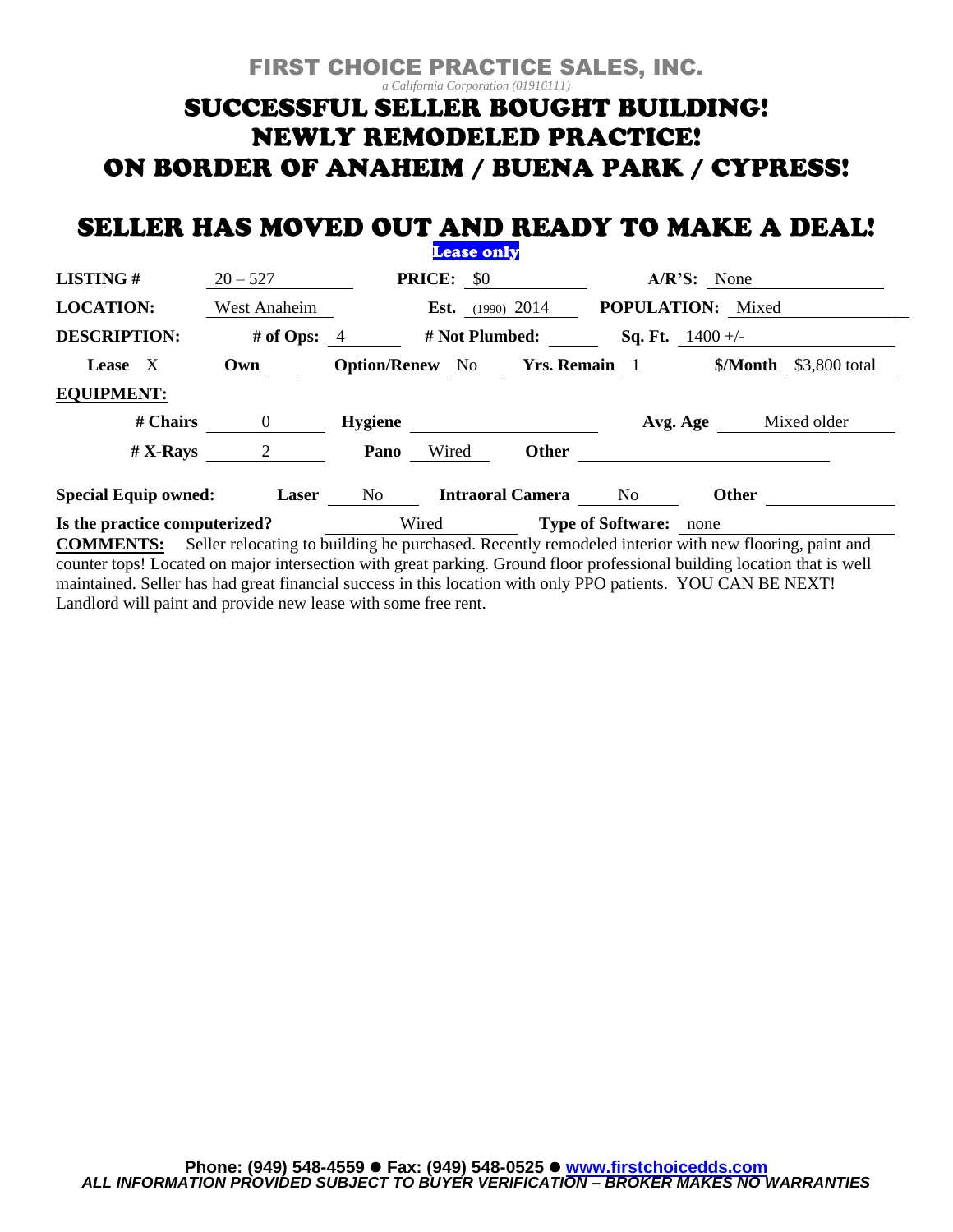*a California Corporation (01916111)*

# REGISTRATION AGREEMENT – CONFIDENTIALITY

#### **IMPORTANT: Please fax back this form to obtain the office location and financial data @ 949-548-0525**

In consideration of **FIRST CHOICE PRACTICE SALES INC.**, hereinafter called **FIRST CHOICE**, supplying me with confidential information concerning the following businesses, or any other businesses to which you may otherwise introduce me, I agree to use such confidential information obtained only for purposes of evaluation to purchase. I further agree not to divulge such information to others, except to secure professional advice**. I further agree not to directly contact the owner, employees, landlord, suppliers or disturb any business relationship which includes requesting a position as an associate or asking for permission to visit the practice during practice hours of the seller without first obtaining seller's permission through FIRST CHOICE PRACTICE SALES, INC.** 

Should I, or anyone to whom I have introduced those confidential business listings that you previously presented to me, purchase or acquire an interest in any of those businesses, I agree to conduct all negotiations through your office. I further understand that the seller will be responsible for the payment of the commission to **FIRST CHOICE PRACTICE SALES**. I further understand and agree that if I should purchase all or any portion, lease, become an associate of or come into possession of the business through direct negotiations with the seller and without **FIRST CHOICE's** involvement, within one year from date hereof, then a commission is due **FIRST CHOICE** and I will assume responsibility for the payment of that commission.

The commission referred to above is ten percent (10%) of the total purchase price or \$12,500, whichever is greater. Should any controversy arise as a result of this agreement, **FIRST CHOICE** and I hereby agree to have the matter settled by and under the rules of the American Arbitration Association without the necessity of a court order. All rights of discovery allowed by law may be used and the prevailing party shall be entitled to actual attorney fees and costs. Any decision shall be final and binding upon myself and **FIRST CHOICE.**

### **NO AGENCY RELATIONSHIP IS CREATED BY SIGNING THIS AGREEMENT.**

| Listing No. $20 - 527$                   | Location | Anaheim                                                                                                                                                                            |  |  |  |  |  |  |
|------------------------------------------|----------|------------------------------------------------------------------------------------------------------------------------------------------------------------------------------------|--|--|--|--|--|--|
| Accepted and Agreed to:                  |          |                                                                                                                                                                                    |  |  |  |  |  |  |
|                                          |          |                                                                                                                                                                                    |  |  |  |  |  |  |
| Signature                                |          | Agent                                                                                                                                                                              |  |  |  |  |  |  |
| <b>Print Name</b>                        |          | <b>Print Name</b>                                                                                                                                                                  |  |  |  |  |  |  |
| Date                                     |          | Date                                                                                                                                                                               |  |  |  |  |  |  |
|                                          |          | P. O. Box 8445                                                                                                                                                                     |  |  |  |  |  |  |
| Address                                  |          | Newport Beach, CA 92660<br>(949) 548-4559                                                                                                                                          |  |  |  |  |  |  |
| City                                     | Zip      | Any additions or deletions to this<br>page other than information we have<br>requested will void your request and<br>we will not provide any additional<br>information. Thank you. |  |  |  |  |  |  |
| Phone (Circle One: Mobile/Home/Business) |          |                                                                                                                                                                                    |  |  |  |  |  |  |
| E-mail Address                           |          |                                                                                                                                                                                    |  |  |  |  |  |  |

**Phone: (949) 548-4559** ⚫ **Fax: (949) 548-0525** ⚫ **[www.firstchoicedds.com](http://www.firstchoicedds.com/)** *ALL INFORMATION PROVIDED SUBJECT TO BUYER VERIFICATION – BROKER MAKES NO WARRANTIES*